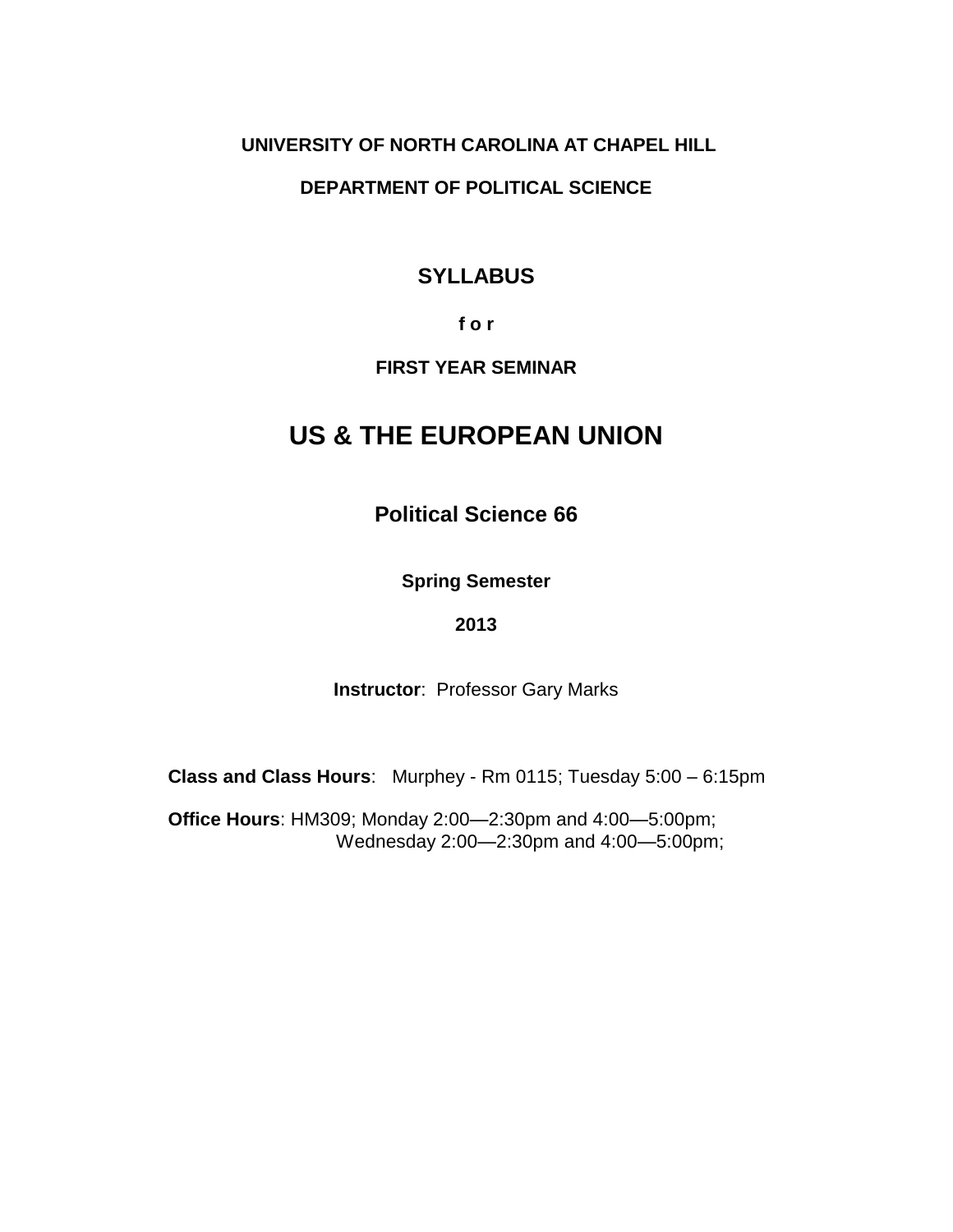### **I. COURSE DESCRIPTION**

This course introduces students to the European Union and the respects in which European politics differs from American politics.

The first section of the course engages the European Union. Why is there a European Union? How does it operate? How has it developed? What difference has it made in the lives of Europeans? What kind of polity is emerging at the European level? How is European integration contested? Is European integration the beginning of the end of the national state in Western Europe, or will states constrain the loss of sovereignty?

The second section of the course compares American with European politics. How are elections and the practice of government different? How does welfare and health care in the United States differ from Western Europe? To what extent do conceptions and practice in foreign policy differ between Europe and the USA?

#### **II. EXAMINATIONS AND ASSIGNMENTS**

Total: 200 points

1) A midterm (25%: 50 points), February 27 in class, and final exam (30%: 60 points), May 6, 4:00 pm. Both exams will be based on the materials covered in the assigned readings, lectures, seminar discussion, and presentations.

2) A term paper project (25%: 50 points) (1000 words) that can be based on the topic of your class presentation/debate topic. The paper is due at our final class meeting on April 24. The penalty for late papers is one point per day (weekend days count).

3) An in-class presentation (20%: 40 points). The presentation is 10-15 minutes and consists of either A) participation in a team of two in a debate on one of the topics listed at the end of the syllabus or B) an individual powerpoint presentation on one of the topics listed at the end of the syllabus. If B) you must also circulate copies of a handout on your topic (one or two pages) to all students in the class prior to your presentation. The dates for debates and presentations are fixed; if you cannot do your presentation on the scheduled day you will not receive a grade for this portion of the class. If you fall ill, please inform me as soon as you can and bring a Dean's note to class.

A selection of recent textbooks that you might find useful as background reading are:

- Ian Bache, Stephen George and Simon Bulmer (2011), *Politics in the European Union: Third Edition.* Oxford: OUP (second edition in Davis; check also out the online resource centre via OUP website: <http://www.oup.com/uk/orc/bin/9780199544813/> )
- Elizabeth Bomberg, John Peterson and Alexander Stubb (2008), *The European Union: How does it work?* Oxford: OUP.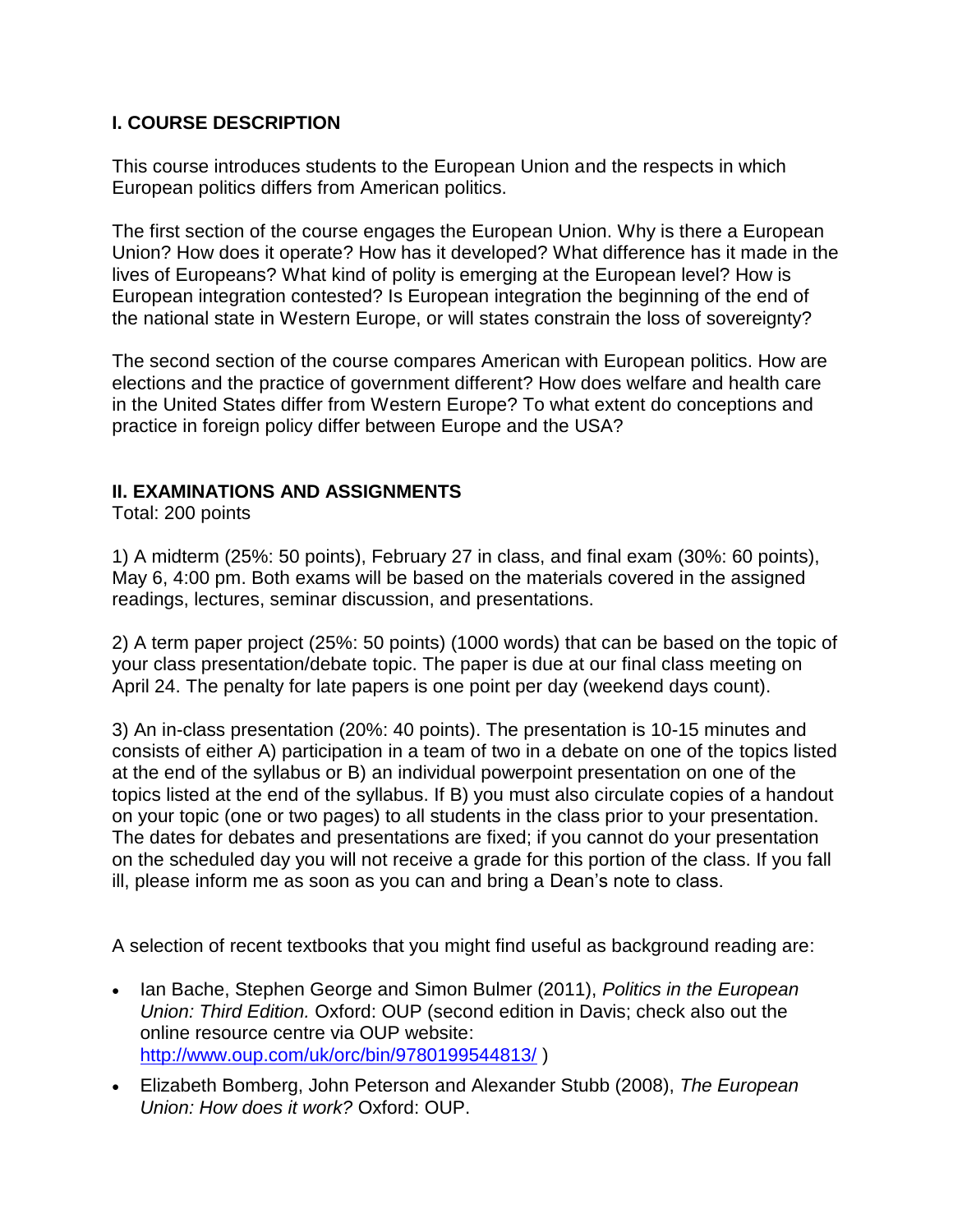- Desmond Dinan (2010), *Ever Closer Union: An Introduction to European Integration.*  Palgrave.
- Simon Hix and Bjorn Hoyland (2011), *The Political System of the European Union.*  Palgrave.
- John Peterson and Michael Shackleton (eds.) (2012), *The Institutions of the European Union.* Oxford: OUP.
- John McCormick (2011), *Understanding the European Union: A Concise Introduction.* Palgrave.
- Helen Wallace, Mark Pollack, Alasdair Young (eds.) (2010), *Policy Making in the European Union.* Oxford: OUP.

**Advice**: Arrange a subscription for the weekly *The Economist* for the semester. You can get a highly discounted subscription for 12 weeks at [www.economistacademic.com](http://www.economistacademic.com/)

#### PLEASE NOTE:

- All class lectures, debates, presentations, and video showings are compulsory.
- You must bring a letter from the Dean's office to qualify for a make-up mid-term or final exam.
- For all course work, the Honor Code applies; the student's signature on her/his work confirms that the Code rules were respected. Familiarize yourselves with the Code at: [<http://honor.unc.edu/index.php?option=com\\_content&view=article&id=44&Itemi](http://honor.unc.edu/index.php?option=com_content&view=article&id=44&Itemid=71)  $d = 71$

You also need to familiarize yourself with the concept and practice of plagiarism in order to make sure that you avoid it. Plagiarism is defined as deliberate or reckless representation of another's words, thoughts, or ideas as one's own without attribution in connection with submission of academic work, whether graded or otherwise.

Take the library's tutorial at: [<http://www.lib.unc.edu/instruct/plagiarism/>](http://www.lib.unc.edu/instruct/plagiarism/) and ask me if you have any questions.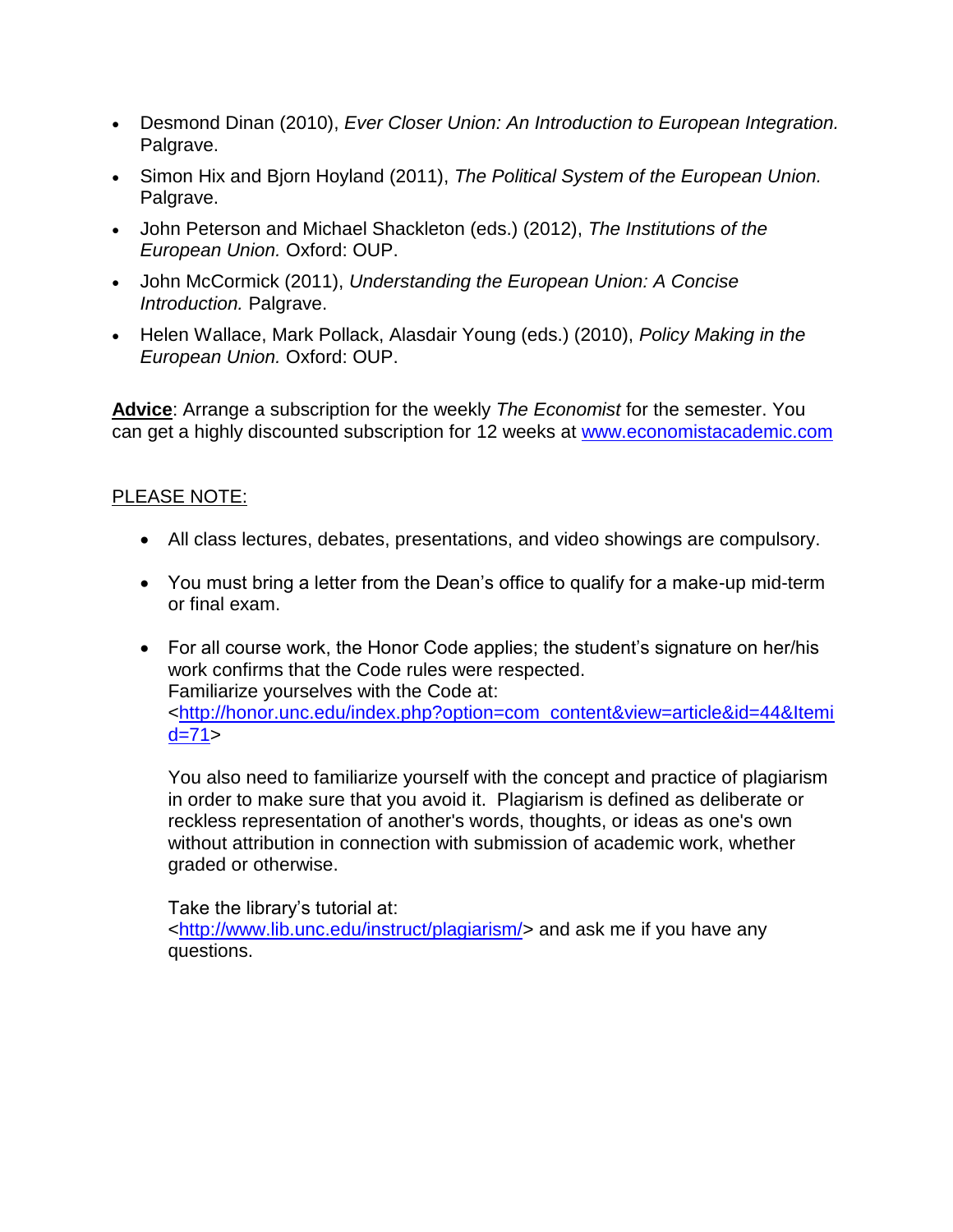#### **III. REQUIRED READINGS**

Readings available at course web site on Sakai.

#### **I. Introduction and organization** (Jan 9)

#### **II. Quiz. Europe and the EU** (Jan 14)

Go to the "Europe portal" in Wikipedia:

[<http://en.wikipedia.org/wiki/Portal:Europe>](http://en.wikipedia.org/wiki/Portal:Europe)

Check out some of the following categories at the bottom of this portal:

Economy of Europe Ethnic groups in Europe European Union Geography of Europe History of Europe Languages of Europe Maps of Europe European politics European society

*Write on a sheet two or three interesting or surprising facts about Europe.*

Some interesting questions:

- *What is the European Union, and when was it created?*
- *What is the population of Europe/the European Union?*
- *How large is the territory of Europe?*
- *Which are the richer European countries?*
- *How many languages are there in Europe/the EU?*

# **A. The European Union**

#### **Why a European Union, and what form should it take?** (Jan 16)

John McCormick (2008), "Ch 3: The Emergence…" *Understanding the European Union. A Concise Introduction,* MacMillan, 45-68.

*Excerpts from*: Brent Nelsen and Alexander C-G.Stubb (2005), "Visions of a United Europe," (Churchill and de Gaulle versus Monnet.), in *The European Union: Readings*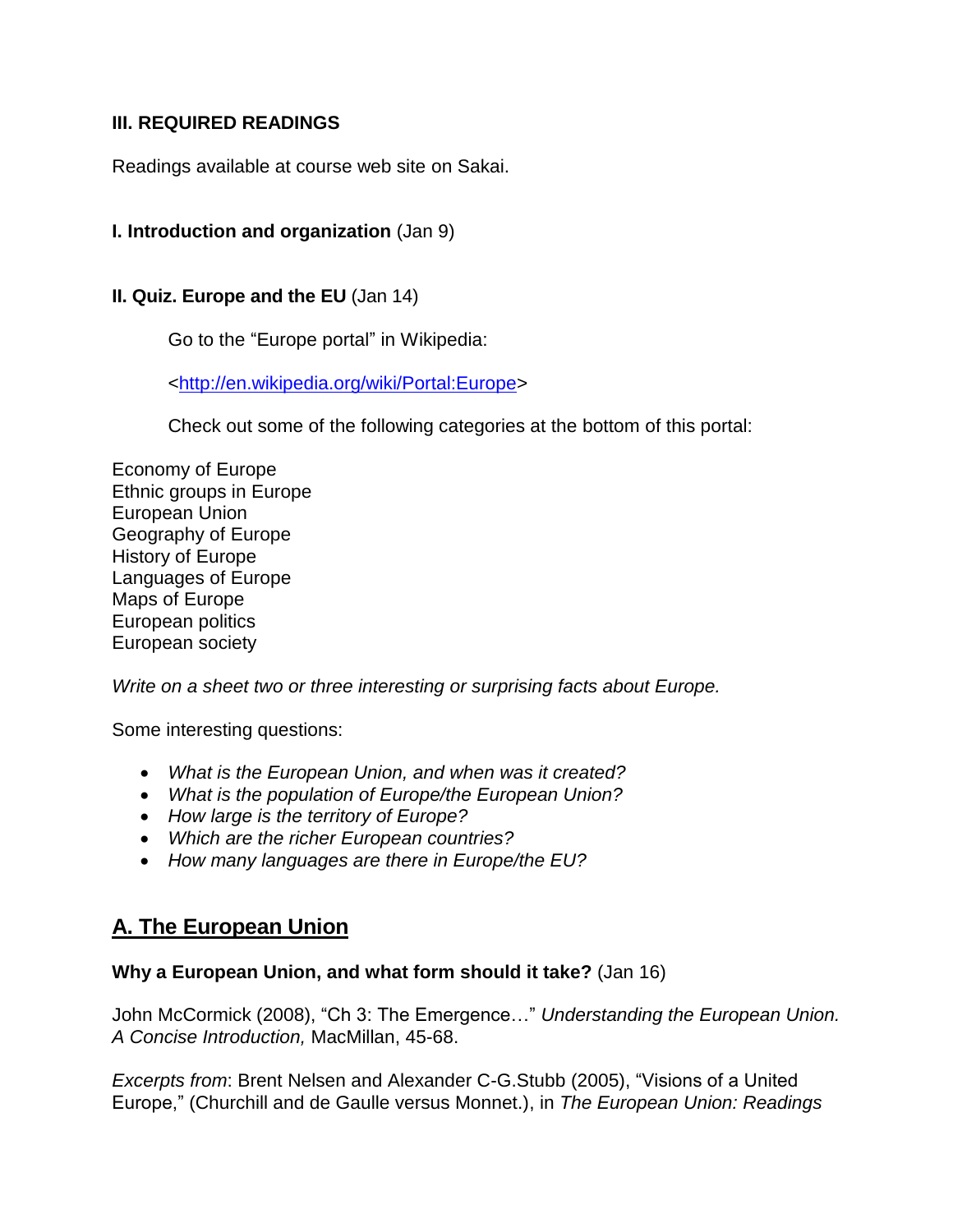*on the Theory and Practice of European Integration*, London: Routledge.

- *What do you think were the most powerful reasons for the creation of a supranational body in Western Europe?*
- *What were the hopes and dreams of the founders of the EEC—and to what extent were they fulfilled?*
- *How does Churchill's vision of Europe compare with Jean Monnet's vision of Europe?*
- *How has the purpose of the EU changed over its history?*

### **Why have government at different scales?** (Jan 21)

Arjan Schakel, Liesbet Hooghe and Gary Marks, "The Multilevel State," chapter for Stephan Leibfried, Evelyn Huber and John Stephens (eds.) *The Oxford Handbook of Transformations of the State*, Oxford: OUP, forthcoming.

- *What are the chief characteristics of multilevel governance?*
- *Has authority has been dispersed across governments at varying scales?*
- *What is the future of the national state in Europe and beyond?*
- What are the reasons why a global government might be created; why might it *not arise?*

# **How has the European Union developed?** (Jan 23)

Desmond Dinan (2008), "How did we get here?" in Elizabeth Bomberg and Alexander Stubb (eds.) T*he European Union: How Does it Work*, OUP, 22-44.

- *What has been the legacy of Charles De Gaulle for European integration?*
- *Why was the Single European Act a turning point in European integration?*
- *What is the significance of the Maastricht Treaty? Why did it trigger public discontent?*
- *Could you imagine a Europe where countries collaborate solely through specialized, intergovernmental organizations? I.e., how would a Europe without European Union look like?*

# **Enlarging the European Union** (Jan 28)

*The Economist* (2008), "In the Nick of Time" A special report on EU enlargement, May 31st .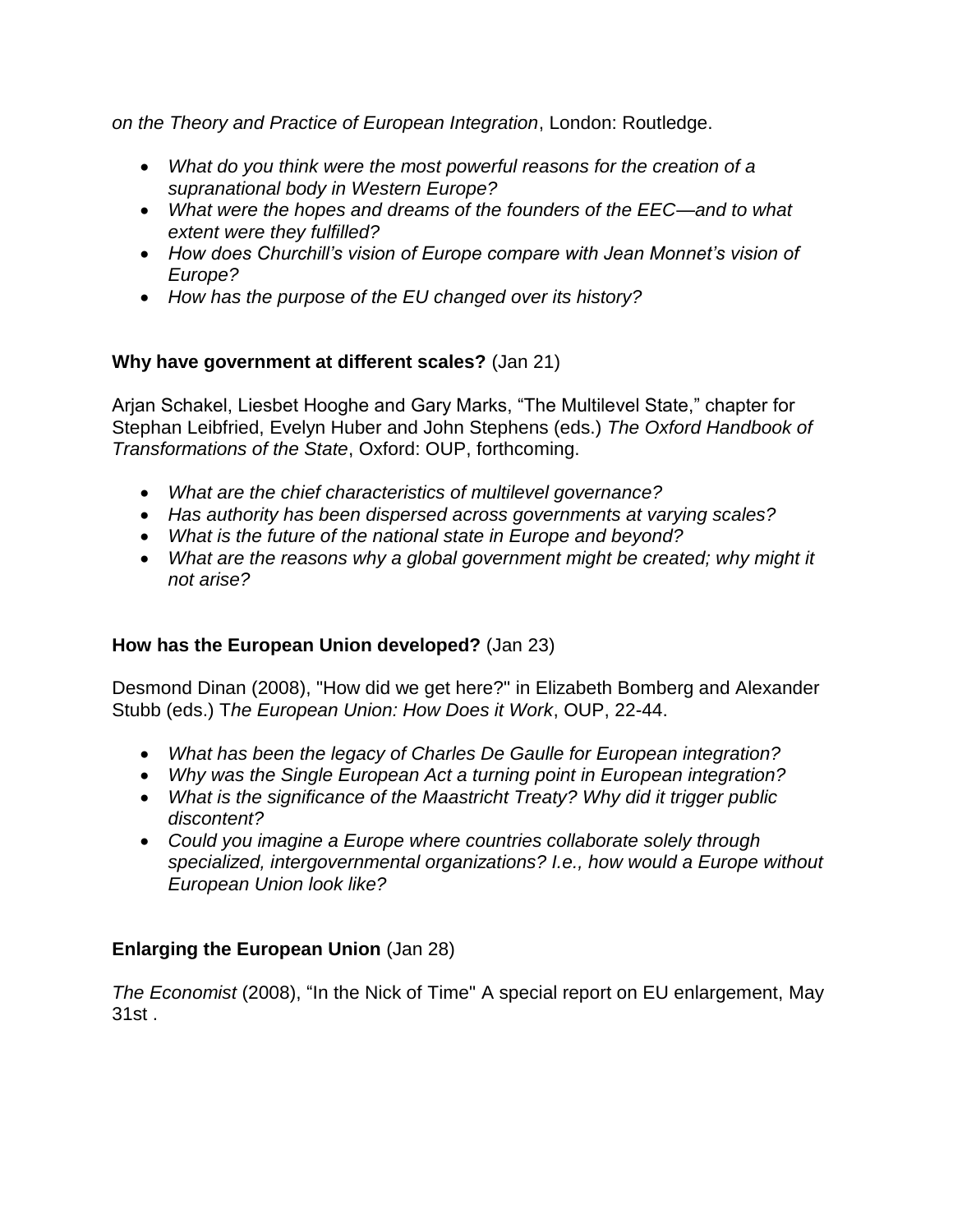- *Why did Central-Eastern European countries want to join the EU?*
- *What were the main institutional challenges of enlargement? And what were the policy challenges?*
- *How would you reform the European Union to accommodate enlargement?*

#### **The Euro-Crisis** (Jan 30)

David Cameron (1998), "Creating Supranational Authority in Monetary and Exchange-Rate Policy: The Sources and Effects of EMU," in Wayne Sandholtz and Alec Stone Sweet eds. *European Integration and Supranational Governance*, OUP, 188-216.

George Soros (2012), "The Tragedy of the European Union and How to Resolve It," *The New York Review of Books*.

- *What are the origins of the Euro-Crisis?*
- *What are the economic effects of the Euro-Crisis? What are the political effects?*
- *What is the role of the European Central Bank?*
- *What are potential governance challenges of EMU?*

#### **The institutional terrain** (Feb 4 and Feb 6)

Ian Bache, Stephen George, Simon Bulmer (2011), "Ch. 18: The Institutional Architecture," and "Ch. 17: From the European Constitution to the Lisbon Treaty," in *Politics in the European Union*, OUP.

[<http://www.eurunion.org/infores/euguide/euguide.htm>](http://www.eurunion.org/infores/euguide/euguide.htm)

See also the companion website to the Bache et al. book: [<http://www.oup.com/uk/orc/bin/9780199544813/>](http://www.oup.com/uk/orc/bin/9780199544813/)

- *What are the most important political institutions in the EU and why?*
- *How do the European Parliament, the Council of Ministers, the Commission, and the European Court of Justice work?*
- *Mix and match: which institutions correspond to which US institutions, and why?*
- *Which policy areas or institutions are most intergovernmental and which supranational?*

#### **Identities in Europe** (Feb 11)

Hooghe and Marks (2006), "Europe's Blues: Theoretical Soul-Searching after the Rejection of a European Constitution," *PS: Politics and Political Science*, 39 (April 2006), 247-50.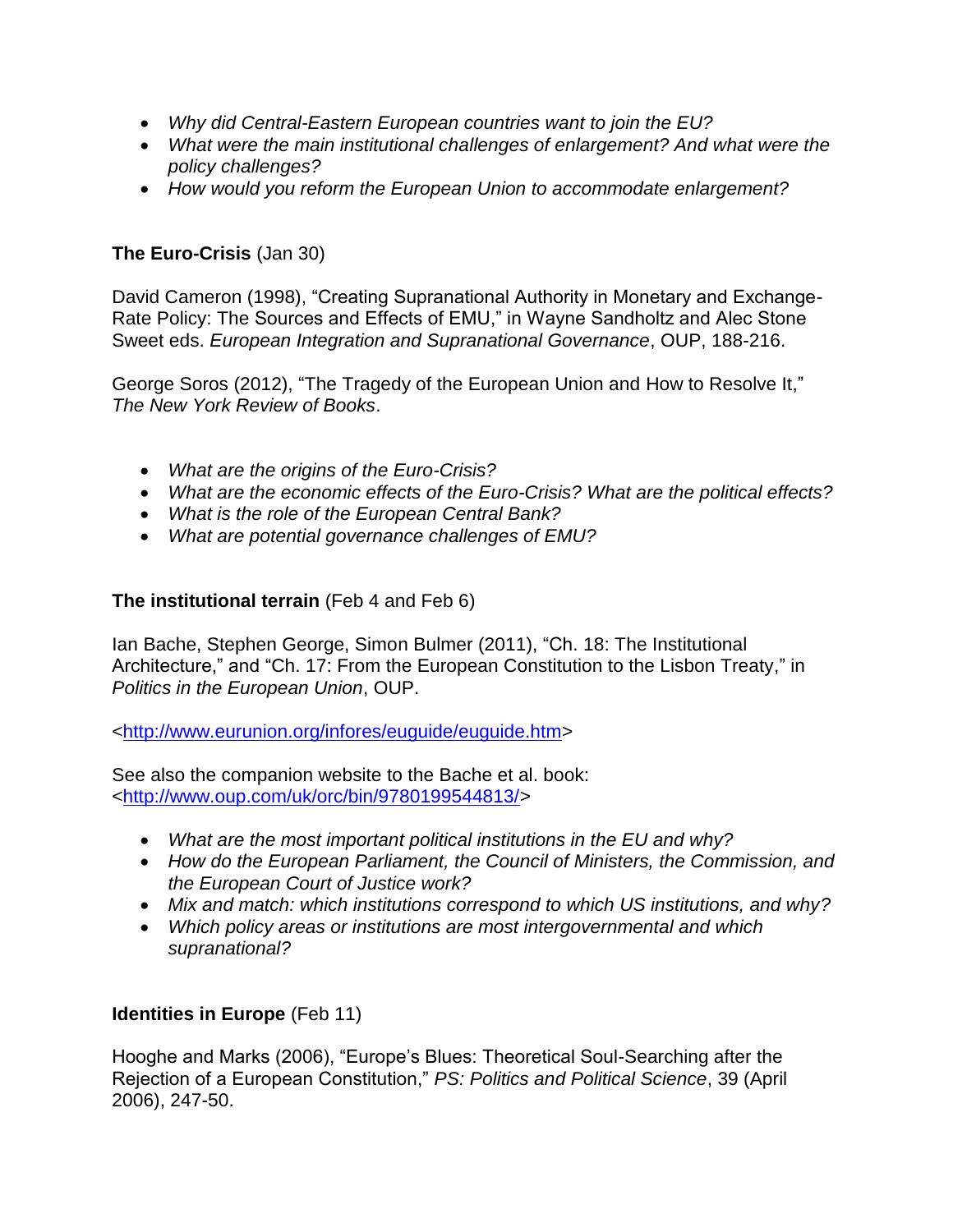Marks and Hooghe (2012), "Politicization," in Jones, Eric, Stephen Weatherill, and Anand Menon (eds.) *Handbook on the European Union*, OUP, 840-53.

- *Why has the 'permissive consensus' been broken, and what are the implications?*
- *What difference have referendums made for European integration?*
- *Do you expect European politics to become more conflictual in the future?*
- *What motivates conflict?*

#### **How do political parties respond to European integration?** (Feb 13)

Liesbet Hooghe and Gary Marks (2001), *Multilevel Governance and European Integration*, Rowman and Littlefield, ch. 10, "National Parties Take a Stand."

- *Why did social democratic parties in several countries oppose European integration, and why do they now support it?*
- *How do Christian democratic and Conservative parties view European integration?*
- *Why is the populist right so opposed to European integration?*
- *How do political parties in Central and Europe take positions on Europe?*

#### **The rise of the regions** (Feb 18)

Liesbet Hooghe, Gary Marks, and Arjan Schakel (2010), "Ch. 4: An Era of Regionalization," in *The Rise of Regional Authority in Europe*, London: Routledge.

- *To what extent has government authority been decentralized over the past halfcentury?*
- *How would you explain this?*
- *Is regionalization linked to European Integration? If so, how?*

# **B. Contrasting political institutions: Europe and the US**

#### **What difference do electoral systems make?** (Feb 20)

Jürg Steiner and Markus M.L. Crepaz (2007), "Ch. 3: Parliamentary Election Systems," *European Democracies*, 5<sup>th</sup> ed., New York: Pearson and Longman.

- *Describe the effects of a proportional (PR) versus a plurality electoral system.*
- *What would happen if the United States switched from a plurality to a proportional system?*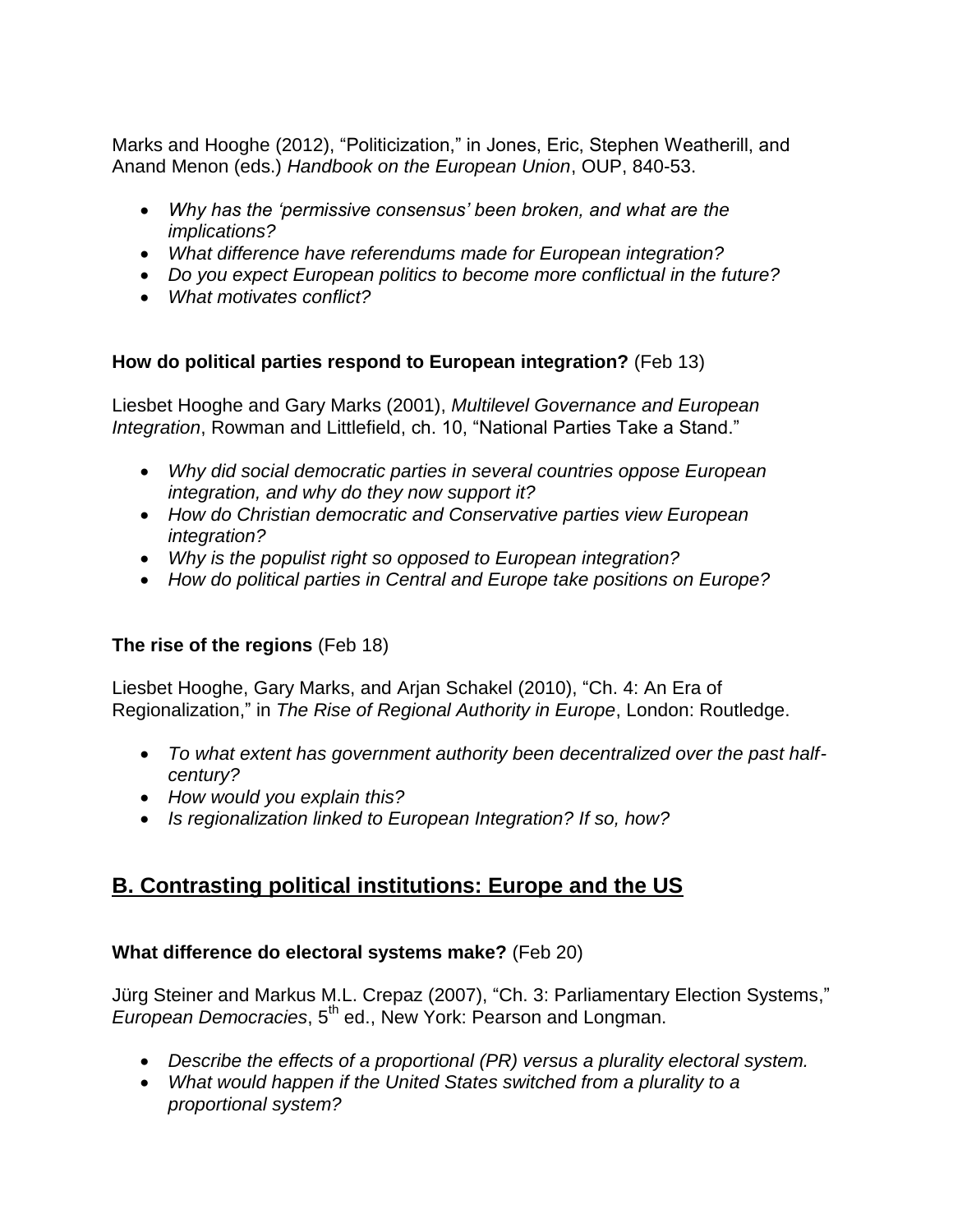#### **Parliamentary versus presidential systems** (Feb 25)

Steiner and Crepaz, "Cabinet Formation."

- *Compare and contrast how governments are formed in Britain and Germany.*
- *Why are political parties so important in parliamentary systems?*
- *What does the House of Commons actually do?*

**MIDTERM**: Feb 27, in class

# **C. The United States and Europe**

**Sick around the world – comparing health care systems** Video (March 4)

#### **Debate on the motion: "This house believes that the United States should adopt a single payer health care system"** (March 6)

For information, check the websites and documents that are accessed in a Google search, "single payer healthcare system."

#### **Political Ideology in Europe and the US I** (March 18)

Michael Keating (1999), "Political Currents," from *The Politics of Modern Europe*, Edward Elgar, 49-72.

- *What is distinctive about the Left in Europe—and how does it differ from the Left in the United States?*
- *What challenges face social democratic parties in Europe and how might they deal with them?*
- *How do Christian democratic and Conservative parties view European integration?*
- *Why is the populist right so opposed to European integration?*

**Presentations I: (March 20)** 

**Political Ideology in Europe and the US II** (March 25)

**Debate on the motion: "Should the United States unilaterally reduce its carbon emissions to 1990 levels as Europe has done?"** (March 27)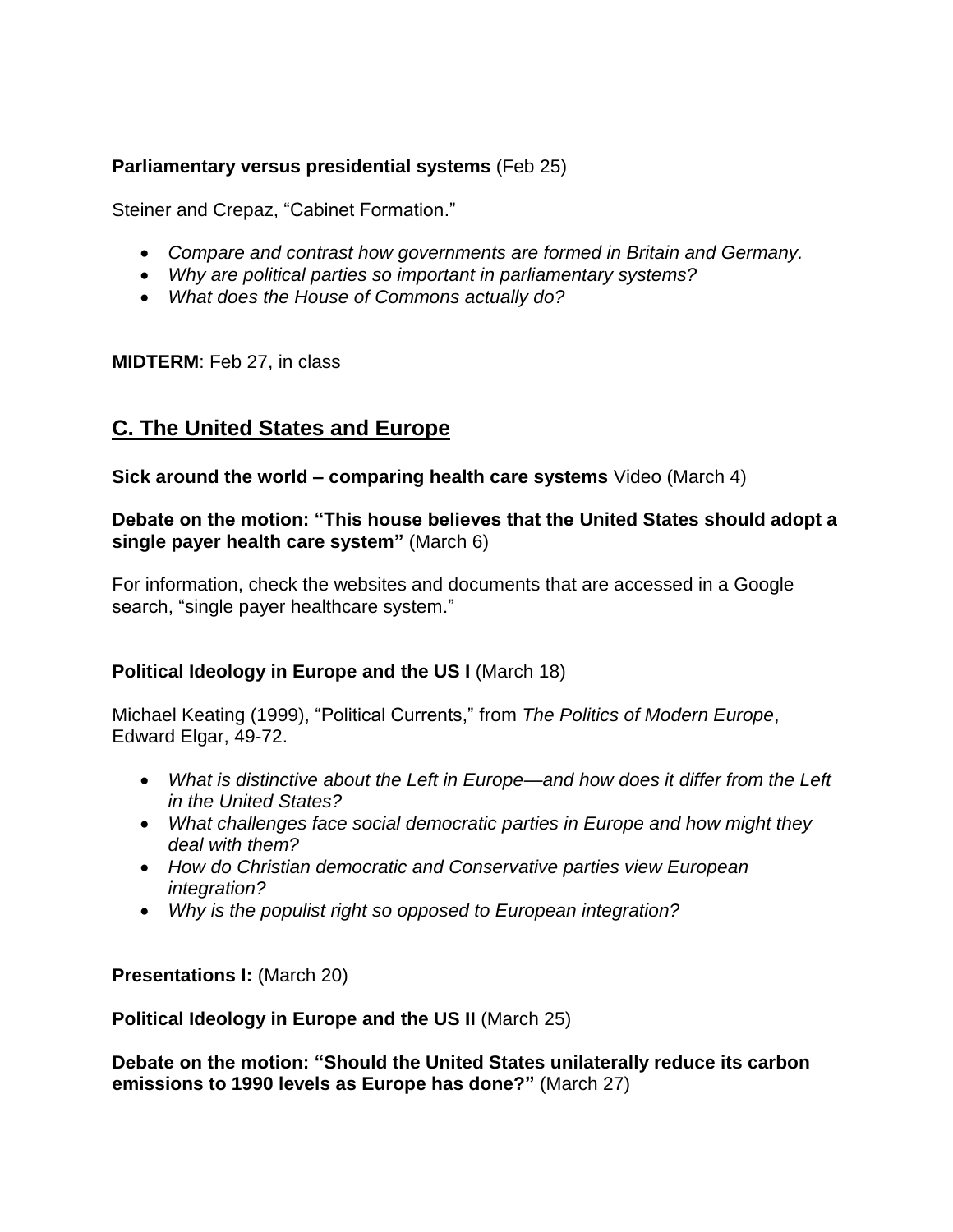April 1 and April 3: International Studies Association Conference: no class meeting.

### **How is the United States Different? I** (April 8)

Seymour Martin Lipset and Gary Marks (2001), "The End of Political Exceptionalism?" in *It Didn't Happen Here: Why Socialism Failed in America*, New York: Norton, 261-94.

*The Economist* (2012), "For Richer for Poorer."

- *What are the main characteristics of the European vs. Anglo-American type of capitalism?*
- *In which system do you expect more labor flexibility, more intimate bankingbusiness relations, in-house vocational training, worker consultation?*
- *Is there a trade-off between economic growth and equality?*

**Presentations II** (April 10)

#### **How is the United States Different? II** (April 15)

**Presentations II (April 17)** 

# **The European Union and the United States: Ships passing in the night?** (April 22)

Robert Kagan (2002), "Power and Weakness," *Policy Review,* No. 113.

Joseph S. Nye (1990), "Soft Power." *Foreign Policy*, Fall 1990, issue 80.

- *What are the chief differences in the foreign policy orientations of the US and Europe?*
- *Do you perceive differences between the US and EU countries in terms of their domestic policies?*

**Debate on the motion: "Should the European Union become a great military power?"** (April 24)

**FINAL EXAM**: May 6, 4:00pm.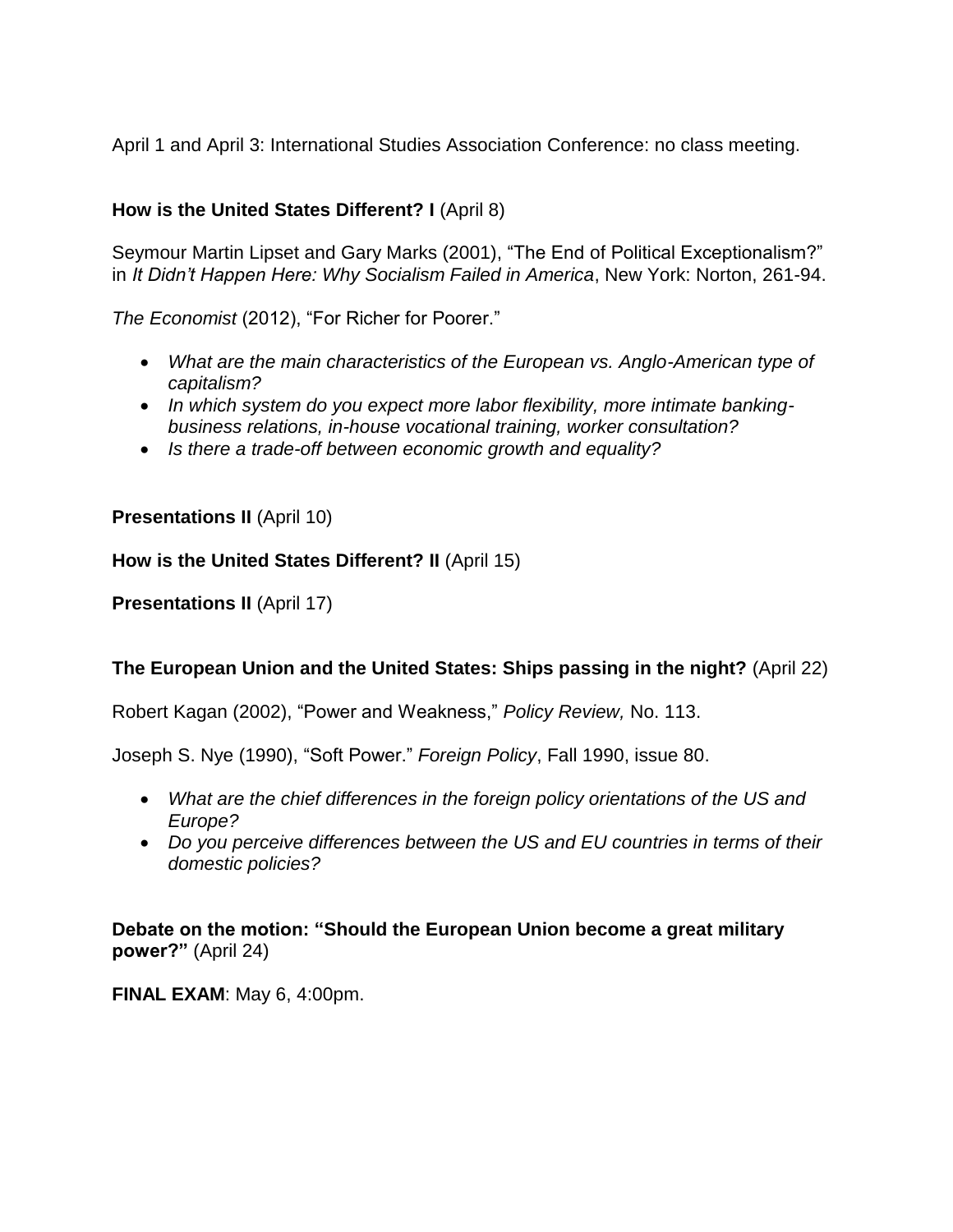#### **Oxford Union-style debates**

**Debate on the motion: "This house believes that the United States should adopt a single payer health care system"** (March 6)

Chair:

Proposer 1:

Proposer 2:

Opponent 1:

Opponent 2:

**Debate on the motion: "Should the United States unilaterally reduce its carbon emissions to 1990 levels as Europe has done?"** (March 27)

Chair:

Proposer 1:

Proposer 2:

Opponent 1:

Opponent 2:

**Debate on the motion: "Should the European Union become a great military power?"** (April 24)

Chair:

Proposer 1:

Proposer 2:

Opponent 1:

Opponent 2: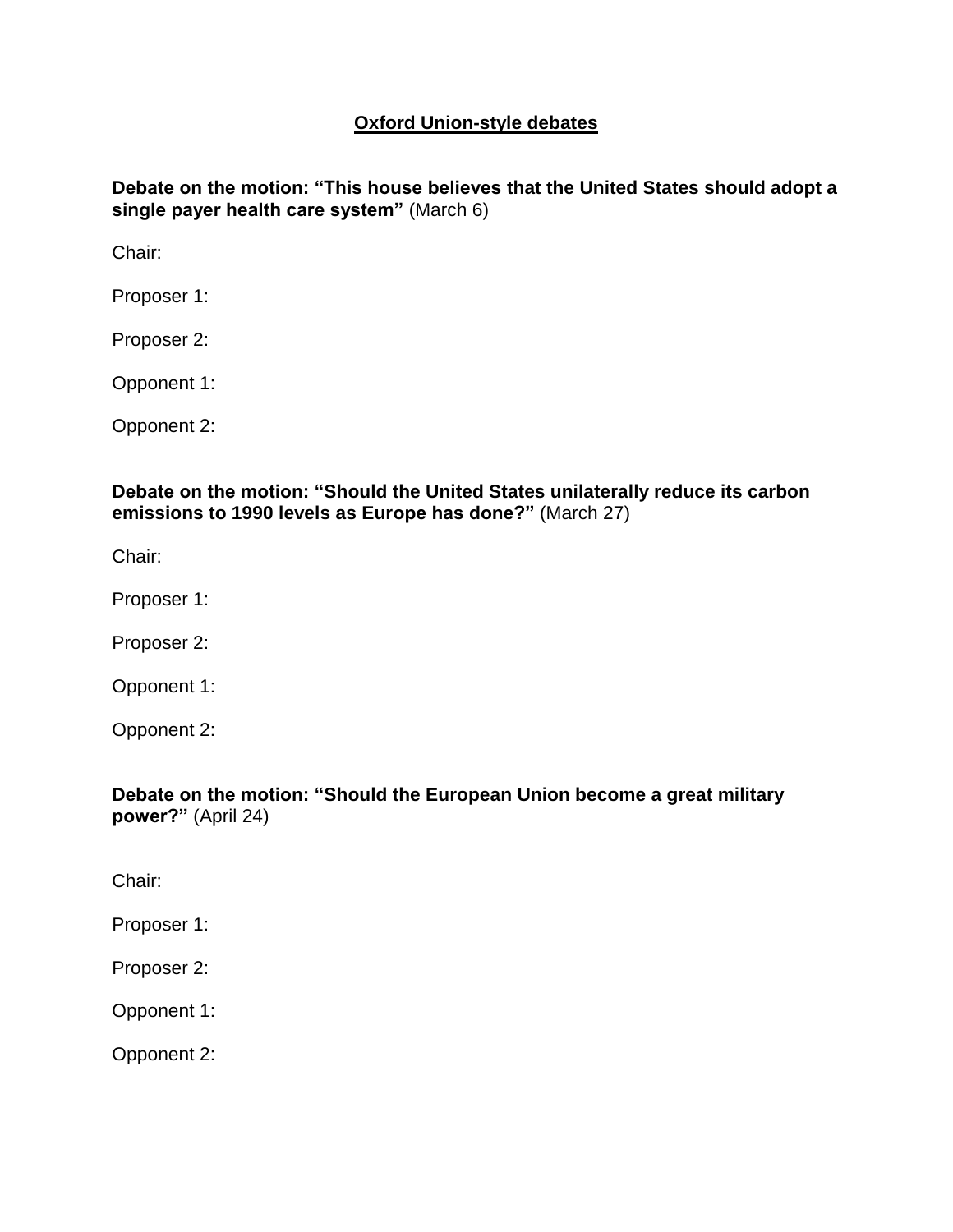# **Presentation dates:**

I. March 20

II. April 10

III. April 17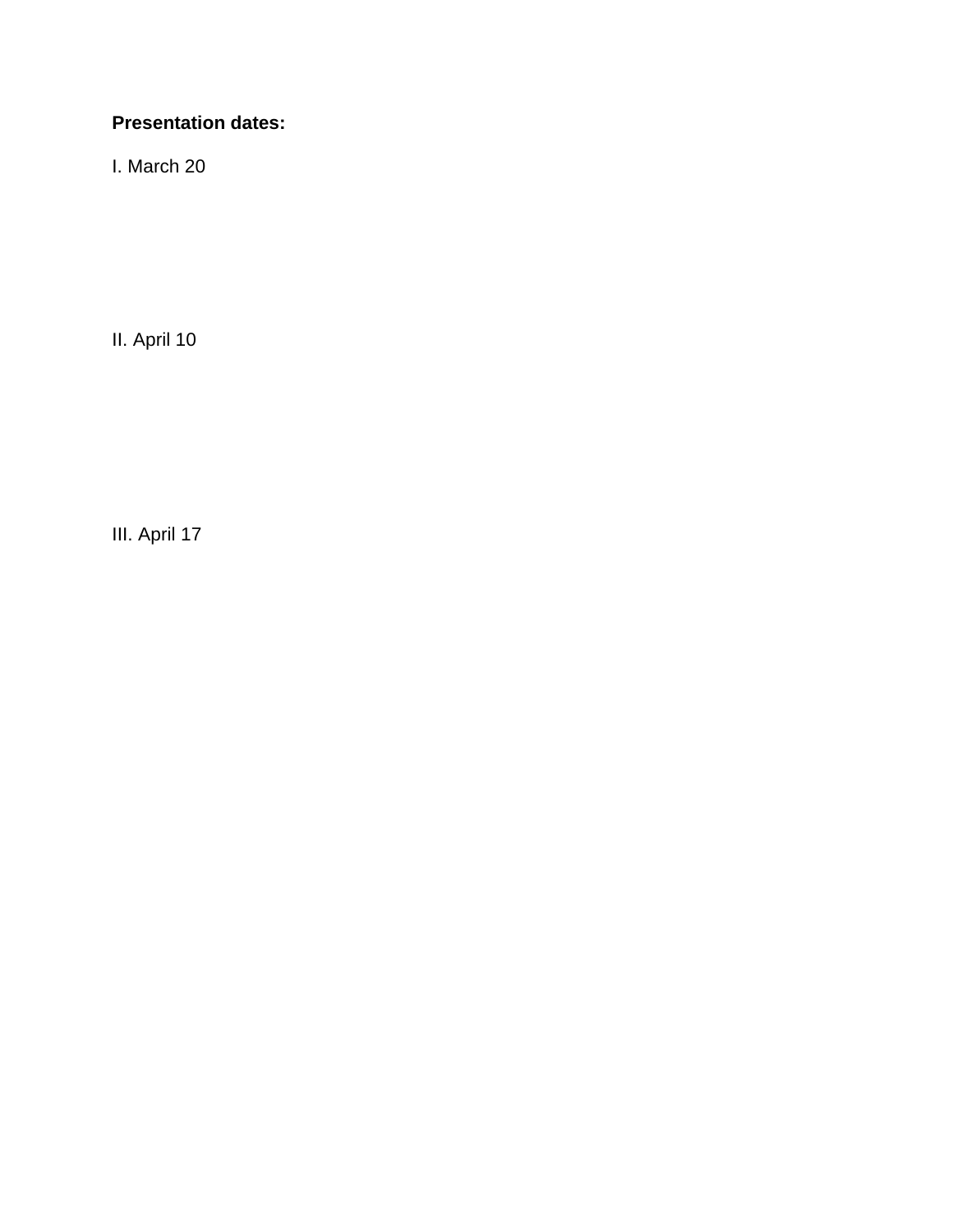#### **Topics for Presentations**

*These topics will demand some initiative on your part in finding sources, both on the web, but more usually in the Main Library.* 

*The life and (European) times of*

- Charlemagne
- Jean Monnet
- Robert Schuman
- Charles de Gaulle
- Willy Brandt
- Jacques Delors
- Valérie Giscard d'Estaing
- François Mitterrand
- Emma Bonino
- Helmut Kohl
- Václav Havel
- Jörg Haider
- Tony Blair
- Margaret Thatcher
- Joschka Fischer
- Daniel Cohn-Bendit
- Silvio Berlusconi
- Gordon Brown
- Jean-Marie Le Pen
- Václav Klaus
- Romano Prodi
- José Manuel Barroso
- Angela Merkel
- Jean-Claude Trichet
- Nicolas Sarkozy
- George Soros
- Simone Veil
- David Cameron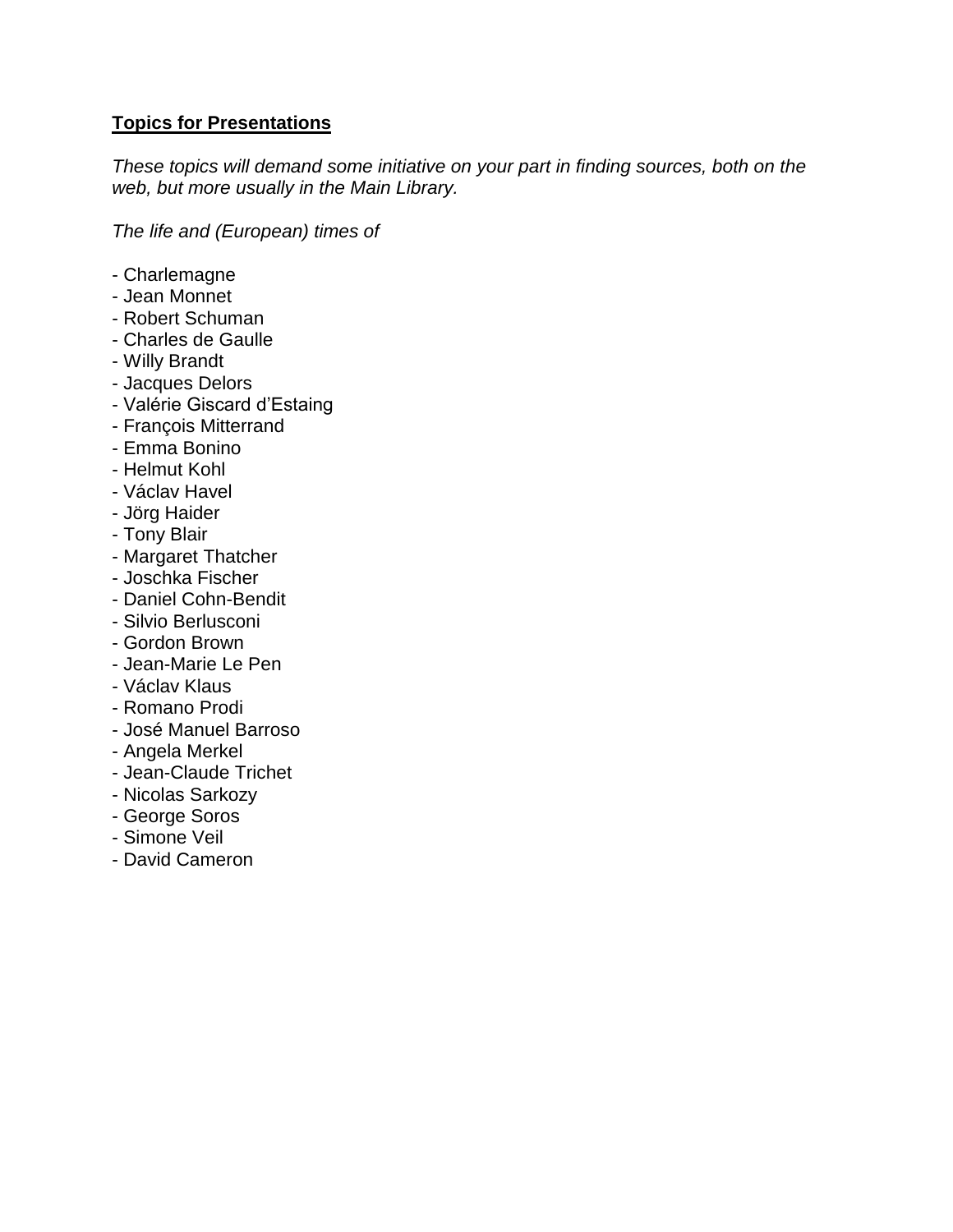#### Oxford Union-style debate

*Debaters:*

*1) Chairman*

- *2) Proposition: Honorable Members*
- *3) Opposition: Honorable Members*

#### **Task**:

Argue the case in favor or against Motion (Oxford-style debate): Motion on the Floor:

#### **"This House believes that. . . .**

#### **Proceedings:**

- **Opening statement** for the proposition and opposing the proposition (each 6 minutes max), followed by short ripostes of proposer and opponent of not more than 2 minutes in turns.
- Short **break** of 5 minutes in which team leaders select and line up speakers for 'floor debate'.
- A **'floor debate'** of 20 minutes with individual interventions of max. 2 minutes.
- Short **break** of 5 minutes.
- **Closing statements** for the proposition and opposing the proposition (each 6 minutes max).
- **Vote**.